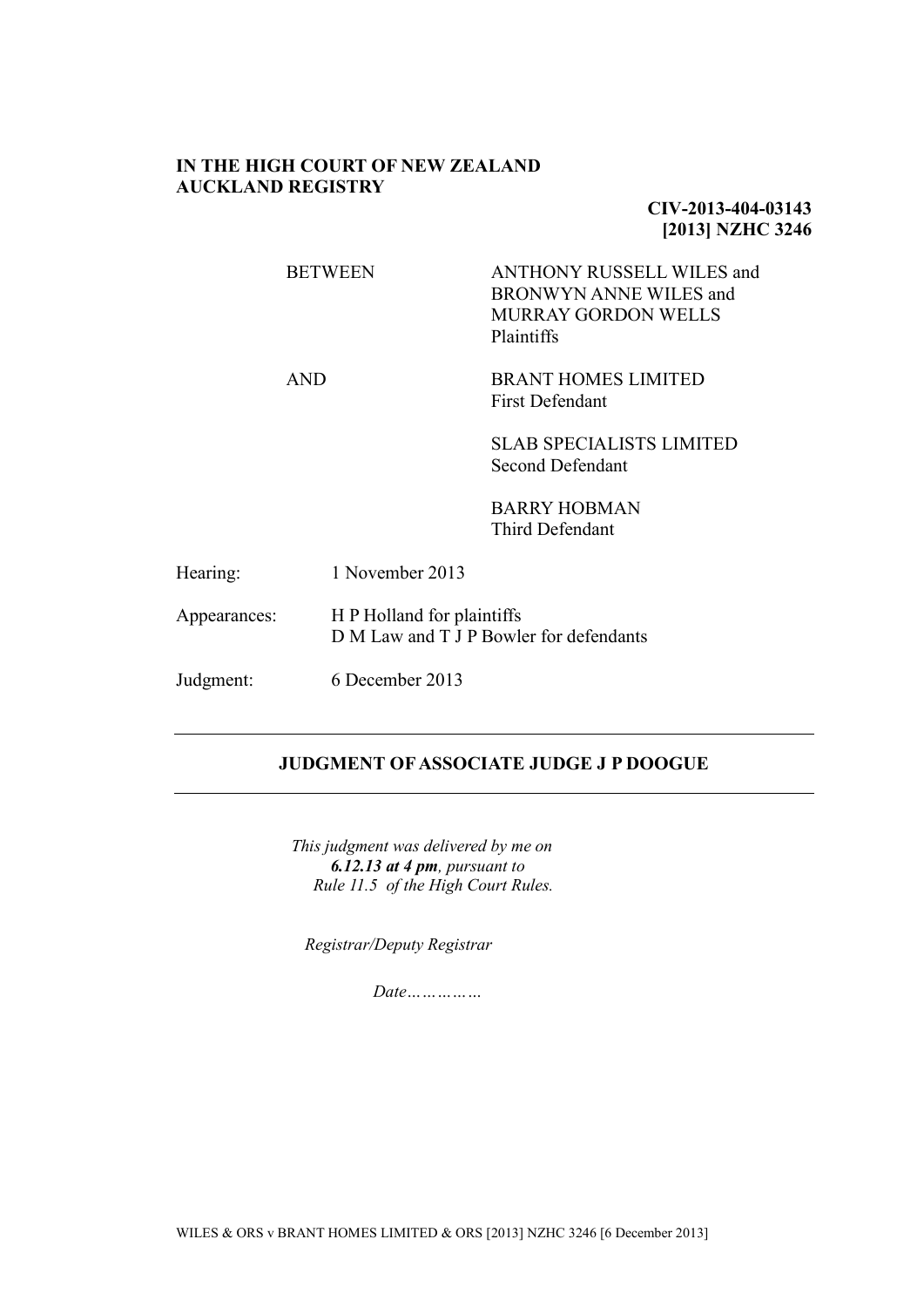# **Background**

[1] This judgment is concerned with an opposed application for an order pursuant to r 5.49 High Court Rules setting aside a protest to jurisdiction which the first and third defendants have filed. Alternatively, the first defendant seeks leave to amend the pleadings to apply for a stay while mediation takes place between the parties.

[2] The protests to jurisdiction are based upon an arbitration clause contained in the building contract which is at the heart of the dispute between the parties. The plaintiffs entered into a building contract with the first defendant for the construction of a residence at Remuera in Auckland. Part of the construction involved building a concrete slab which was subcontracted by the first defendant to the second defendant. Engineering work relating to the concrete slab was subcontracted to the third defendant. The plaintiffs claim that the slab failed and had to be removed and replaced giving rise to loss on their part. They have brought proceedings alleging breaches of contract by all defendants, of both express and implied terms.

[3] Mr Bowler told me that the third defendant did not intend to make separate submissions in support of the protest to jurisdiction.

- [4] The relevant provisions of r 5.49 are as follows:
	- (1) A defendant who objects to the jurisdiction of the court to hear and determine the proceeding may, within the time allowed for filing a statement of defence and instead of so doing, file and serve an appearance stating the defendant's objection and the grounds for it.
	- (2) The filing and serving of an appearance does not operate as a submission to the jurisdiction of the court.
	- (3) A defendant who has filed an appearance may apply to the court to dismiss the proceeding on the ground that the court has no jurisdiction to hear and determine it.
	- (4) The court hearing an application under subclause (3) must,—
		- (a) If it is satisfied that it has no jurisdiction to hear and determine the proceeding, dismiss the proceeding; but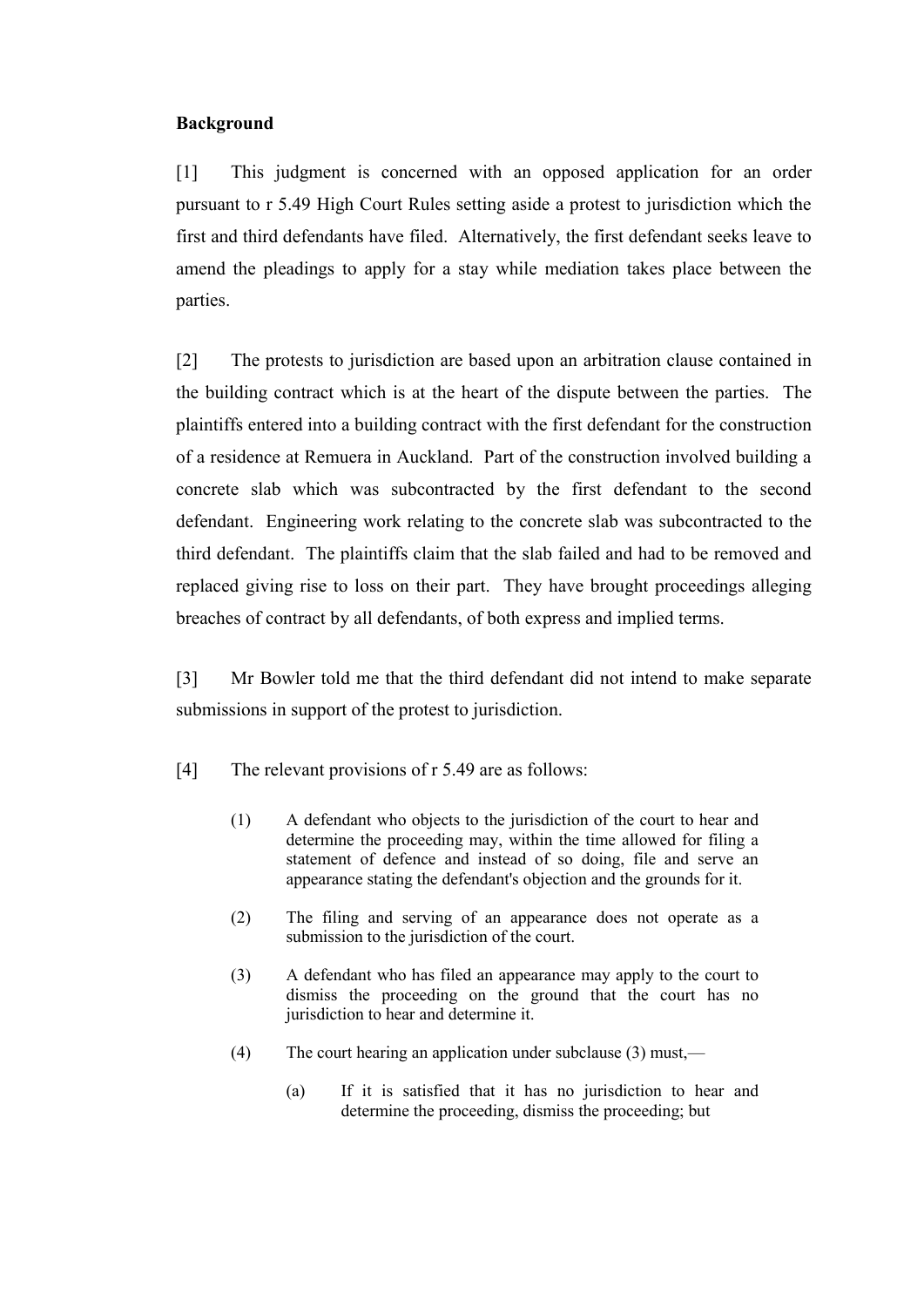- (b) If it is satisfied that it has jurisdiction to hear and determine the proceeding, dismiss the application and set aside the appearance.
- (5) At any time after an appearance has been filed, the plaintiff may apply to the court by interlocutory application to set aside the appearance.
- (6) The court hearing that application must,—
	- (a) if it is satisfied that it has jurisdiction to hear and determine the proceeding, set aside the appearance; but
	- (b) if it is satisfied that it has no jurisdiction to hear and determine the proceeding, dismiss both the application and the proceeding.
- (7) To the extent that an application under this rule relates to service of process effected outside New Zealand under rule 6.27 or 6.28, it must be determined under rule 6.29.
- (8) The court, in exercising its powers under this rule, may do so on any terms and conditions the court thinks just and, in particular, on setting aside the appearance it may extend the time within which the defendant may file and serve a statement of defence and may give any directions that appear necessary regarding any further steps in the proceeding in all respects as though the application were an application for directions under rule 7.9.

[5] The building agreement contained dispute resolution provisions in the following terms:

#### **DISPUTES**

#### **Mediation**

74 If any dispute or difference between the Owner and the Registered Master Builder arises out of or in connection with the Building Contract or the Works (the Dispute), a party to the Building Contract may not commence arbitration proceedings relating to the Dispute unless the party has complied with the following paragraphs of this clause:

- a. a party must give written notice to the other party to the Building Contract specifying the nature of the Dispute.
- b. on receipt of the notice by the other party, the parties must endeavour, in good faith and expeditiously, to resolve the Dispute by mediation.
- c. if the parties do not agree within five (5) Working Days of receipt of the notice (or any further period as is agreed in writing by them) as to: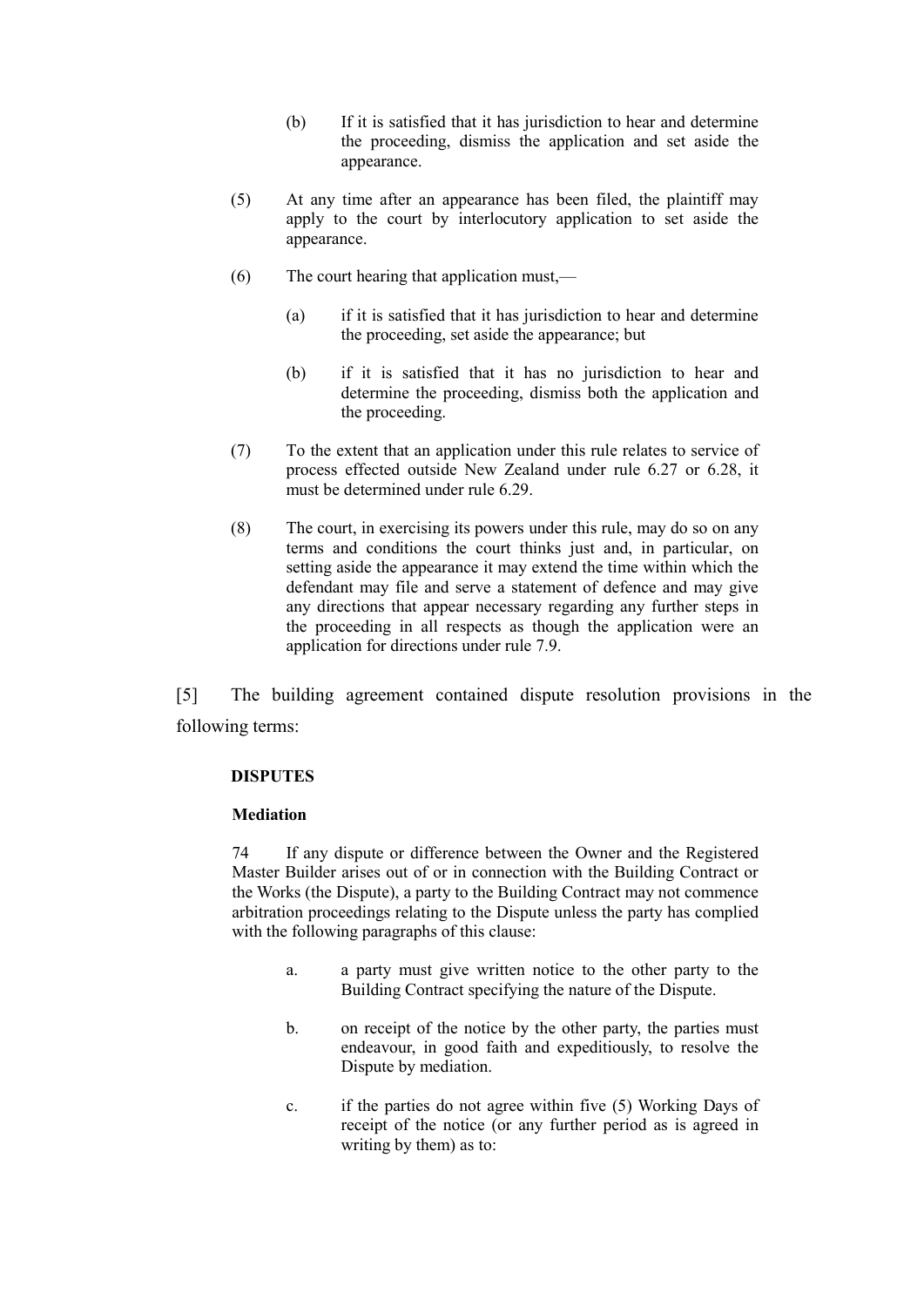i. the timetable for all steps in the mediation; and

ii. the selection and compensation of the mediator; then the parties must mediate the Dispute using the services of a mediator nominated by the President of the Arbitrators and Mediators Institute of New Zealand Inc.

d. If no agreement has been reached in mediation within twenty (20) Working Days of the request for mediation, or within such further time as the parties may agree, then either party may refer the Dispute to arbitration.

#### **Arbitration**

75 Subject to clause 74, either party may, by written notice to the other party, ask that the Dispute be referred to arbitration. Such notice shall specify the matter or matters at issue and give detailed particulars of the Dispute. If both agree then the arbitration shall be by a single arbitrator in accordance with the Arbitration Act 1996.

[6] After filing the proceedings in this matter, the plaintiff and the other parties agreed to mediation which is to occur this month. However, it is common ground that no steps had been taken to refer the substantive dispute between the parties to alternative dispute resolution ("ADR") of any kind before the proceedings were commenced.

[7] The grounds upon which the plaintiff seeks to set aside the protests to jurisdiction which are dated 19 July 2013 (the first defendant) and 23 July (the third defendant) are that:

- a) the High Court of New Zealand has jurisdiction to hear and determine the proceeding;
- b) there is no arbitration agreement in the contract between the parties which would support the protest to jurisdiction.

[8] The grounds in the third defendant's notice of opposition are essentially the same as those relied upon by the first defendant – that the head contract includes an arbitration agreement which precludes the plaintiffs from filing proceedings in this Court.

[9] The issues in the case are therefore as follows: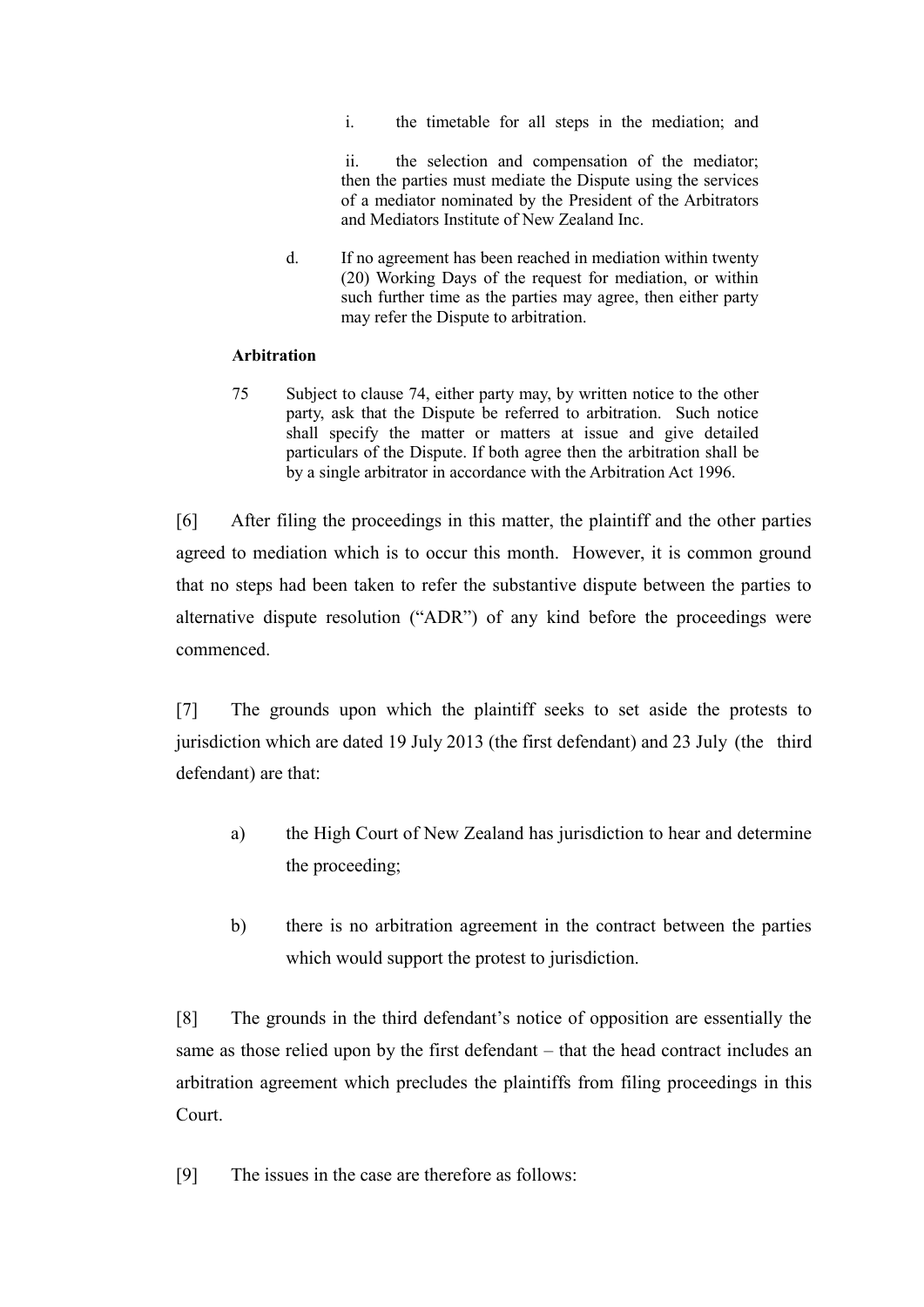- a) did clause 75 contain a compulsory arbitration clause?
- b) if the answer to that question is no, what effect does that have on the protest to jurisdiction?

### **Interpretation of the arbitration clause**

[10] The doubt about the meaning of the arbitration clause arises from the use of the word "agree" in clause 75. The provision in its entirety reads as follows:

75 Subject to clause 74, either party may, by written notice to the other party, ask that the Dispute be referred to arbitration. Such notice shall specify the matter or matters at issue and give detailed particulars of the Dispute. If both agree then the arbitration shall be by a single arbitrator in accordance with the Arbitration Act 1996.

[11] What the parties meant by their contract is to be determined with regard to the language used by the parties which, "appropriately interpreted, is the only source of their intended meaning",  $1$  and:

The necessary inquiry therefore concerns what a reasonable and properly informed third party would consider the parties intended the words of their contract to mean. The court embodies that person. To be properly informed the court must be aware of the commercial or other context in which the contract was made and of all the facts and circumstances known to and likely to be operating on the parties minds.

[12] The key question in this case concerns whether the background facts and circumstances known to the parties cast any light on the issue of whether they did or did not intend that the reference to arbitration should be obligatory.

[13] The parties agreement provided additionally:

76 The parties have the right to refer a dispute to adjudication under the Construction Contracts Act 2002 and may exercise that right even though the dispute is the subject of arbitration or court proceedings.

[14] Clause 76 reflected the provisions of the CCA which gives a party the unilateral right to refer a construction contract dispute to adjudication under s 25 of the Act. Such a right of adjudication could be invoked by one party without the

 $\overline{a}$ 

<sup>1</sup> *Vector Gas v Bay of Plenty Energy Ltd* [2010] NZSC 5, [2010] 2 NZLR 444 at [19].

 $^{2}$  At [19].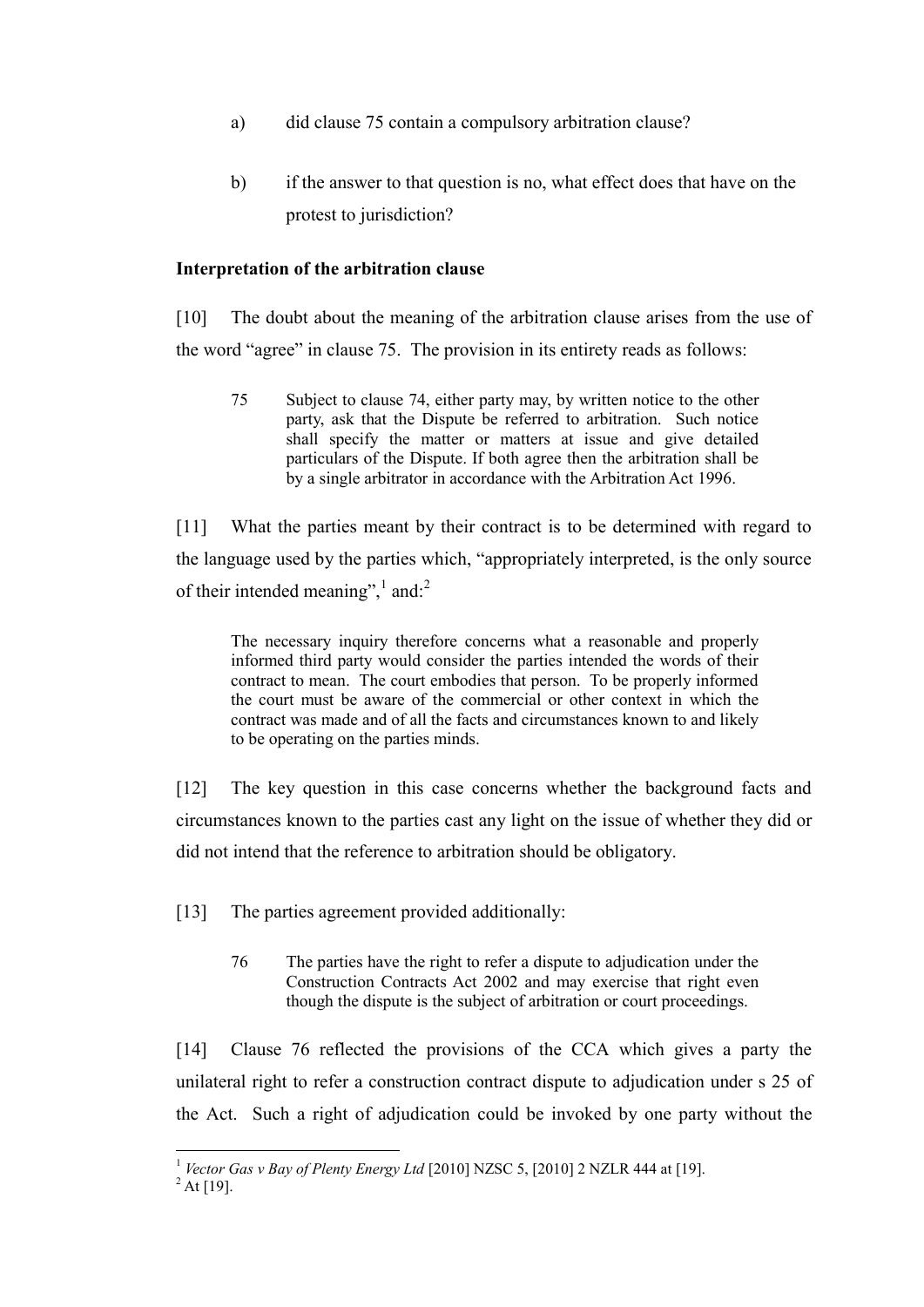consent of the other – certain exceptions which are set out in s 25 of the Act not being relevant in the circumstances of the present case.

[15] The language of the agreement therefore suggests that the intention is that a party to the contract should be able to obtain a binding determination (as opposed to having to take part in a consensual process of mediation). The compulsory adjudication would either take the form of an arbitration or an adjudication under the Act. However, before a party could invoke a right to arbitration, clause 74 required that he/she must first have taken the dispute to a mediator. The language of clause 74 suggests that, subject to the last proviso mentioned, the mediation requirement, it was intended that one party ought to be able to refer the dispute to arbitration. That interpretation is reinforced by the phraseology used in clause 74(d) which appears to impose a further proviso to arbitration. The effect of clause 70(d) is that assuming the parties have been through the mandatory pre-arbitration mediation process, the agreement contemplates a pause of not less than 20 working days following which "either party may refer the Dispute to arbitration."

[16] Clause 75 then dealt with the issue of arbitration. Notably, clause 75 opens with words that make it clear that that provision is subject to the provisions of clause 74. That could amount to an intention that the requirements of clause 75 are without prejudice to clause 74. That would indicate that clause 75 was not to be read in a way which would derogate from or obstruct the stated objective of clause 74.

[17] For clause 75 to be read consistently with the objective of clause 74 would require that it be interpreted if possible consistently with the apparent right in clause 74 of a party to commence arbitration proceedings. The wording of clause 74, speaking as it does of an entitlement to "commence arbitration proceedings" does not naturally suggest that what is being referred to is limited to seeking the agreement of the other party to refer the dispute to arbitration.

[18] Therefore when it comes to resolving an uncertainty in clause 75 about whether arbitration can be commenced unilaterally by one party or the other, the clause should be interpreted in such a way that it does not obstruct the apparent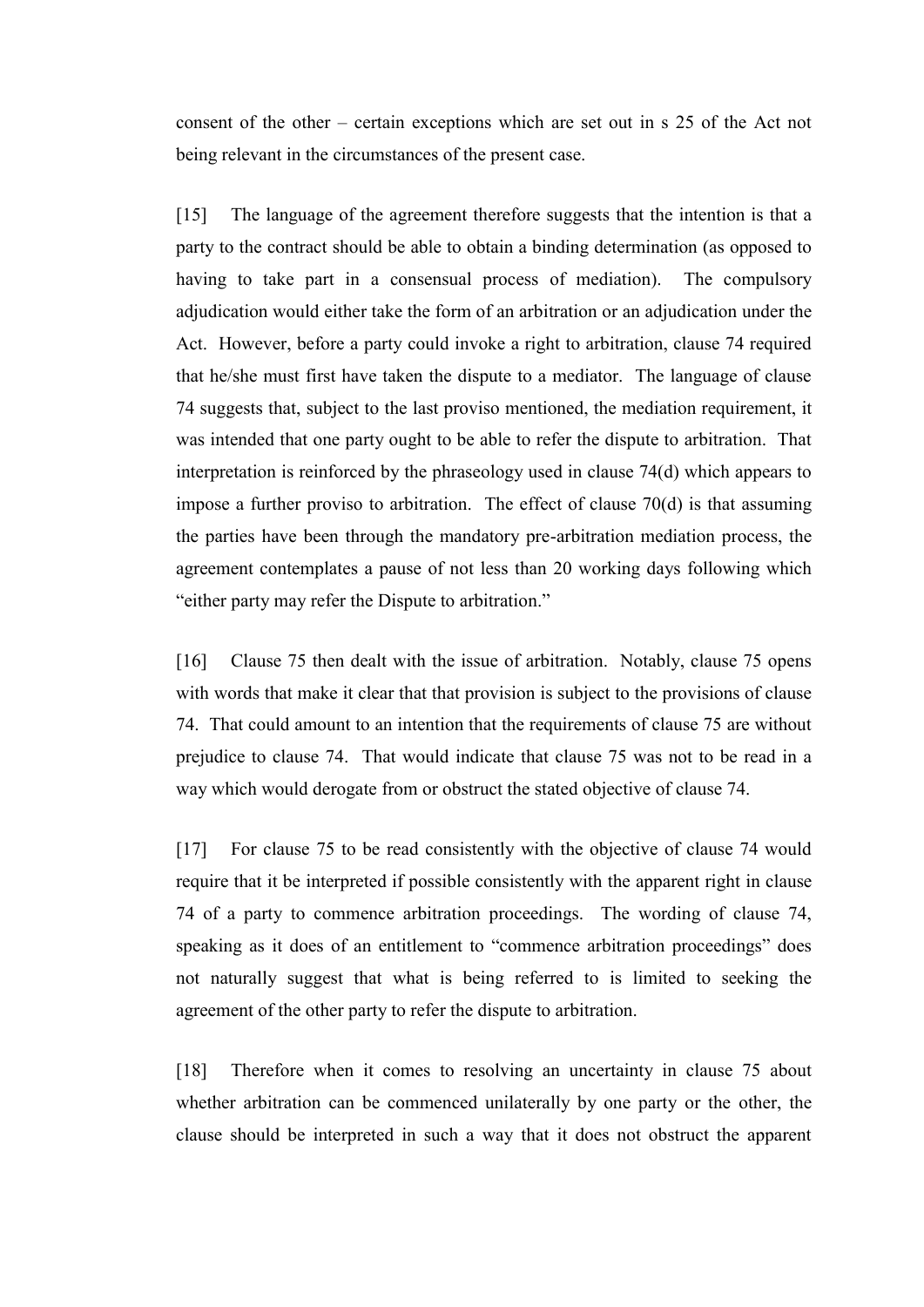objective of clause 74 if such an approach can be achieved without doing violence to the text of clause 74.

[19] The first of the two indicators which might suggest that clause 75 contemplates consensual reference to arbitration rather than a unilateral requirement, is to be found in the expression used:

… either party may, by written notice to the other party, **ask** that the dispute be referred to arbitration.

(Emphasis added)

[20] The argument is that the use of the word "ask" references a request to direct the dispute to arbitration and that it does not contemplate the exercise of a right to a mandatory unilateral entitlement to require arbitration.

[21] The second point concerns the expression in the second part of clause 75 which reads:

If **both agree** then the Arbitration shall be by a single arbitrator and in accordance with the Arbitration Act.

(Emphasis added.)

[22] The point is made that the agreement which is referred to is an agreement to arbitrate rather than being limited to the form that the arbitration is to take. There is some force on the point particularly when it is borne in mind that unless the parties agree otherwise the default procedure under the Arbitration Act is for a single arbitrator. Further, if the agreement that is referred to is an agreement of the parties that there should be a single arbitrator, what is the position if they find themselves unable to agree on that point? In the event of such an occurrence how is the forum of the arbitration to be constituted?

[23] Dealing with the first argument, my assessment is that the use of the word "ask" is not a weighty consideration. It is true that the use of the term conventionally conveys a request that someone do something but the context can blend at the colouring of a mandatory requirement such as where, for example, a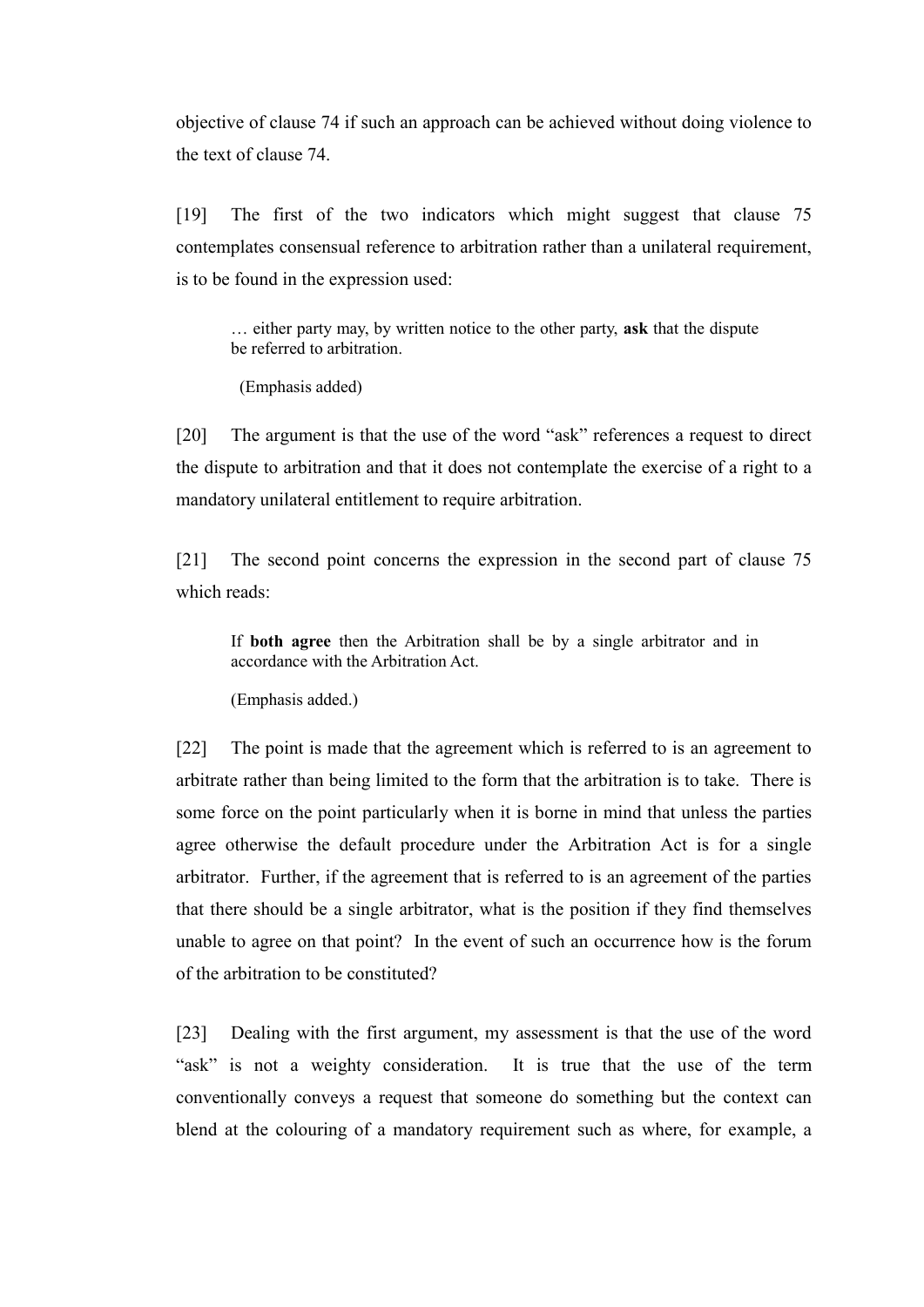police officer giving evidence that he "asked" a motorist to provide a breath sample in circumstances where it was not open to the latter to decline.

[24] As to the second point, I accept that the use of the term ask in the first sentence preceding reference to the agreement in the following sentence could be viewed as suggesting that the agreement in the latter is responsive to the request in the former. I also agree that an interpretation which suggests that the agreement contemplated in the second sentence has to do with the form of the arbitration would not be entirely satisfactory because it is inconsistent with the default provisions under the Arbitration Act  $1996<sup>3</sup>$  where the parties are free to determine the number of arbitrators "but failing such determination" the number of arbitrators is one. Because the arbitration in this case would be in New Zealand then s 6 of the Act applies in which case the provisions of Schedule 1 are obligatory.

[25] The statutory provision therefore provides for arbitration by a single arbitrator in circumstances where the parties are unable to agree on how many arbitrators there should be. The second sentence of clause 75 is to the reverse effect: that is, it is only if the parties do agree that such a provision would apply. It would further mean that if the parties did not agree there would be no effective machinery for carrying into effect the intention to arbitrate. If the matter about which the parties are to "agree" is not a logical fit in the second sentence then there is an argument that it must be taken to refer back to and relate to the request referred to in the first sentence. So that when the parties speak of agreement in the second sentence, the agreement is on the part of party B to what he/she was asked to do by party A in the first sentence. This would require taking the first sentence as meaning that in order for the dispute to be referred to arbitration, which party A is entitled to ask for because of the first sentence, there must be an agreement reached with party B that such a course be followed.

[26] Having in mind the primacy of clause 74 which contains an explicit right to a single party to be able to refer the dispute to arbitration, I consider that clause 75 must be read in such a way as possible that harmonises it with the former clause.

 $\overline{a}$ 

 $3$  Arbitration Act 1996, Schedule 1, cl 10.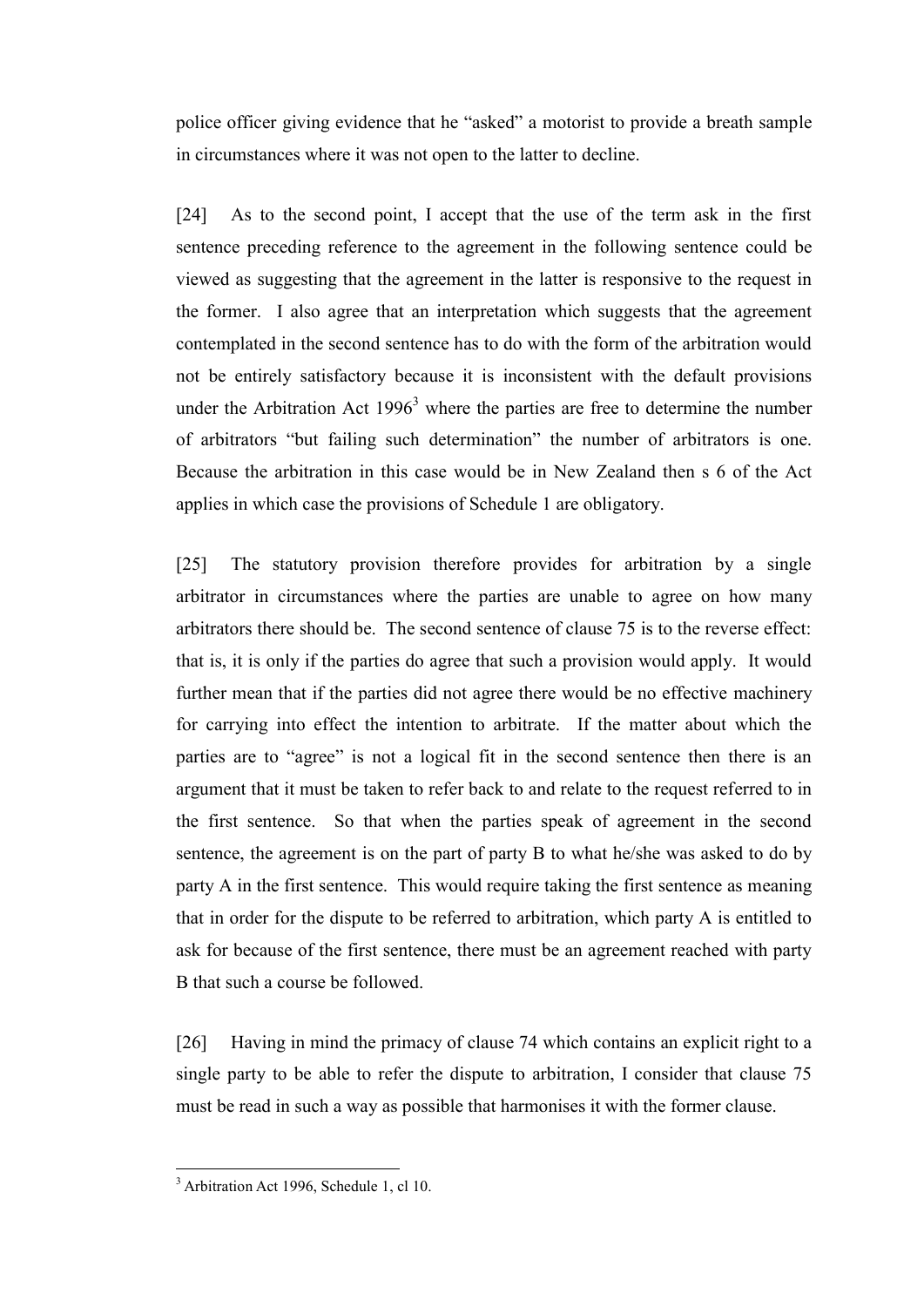[27] The conclusion I reach is that one party has the right to refer the dispute to arbitration and that it is not necessary for both to agree on that course. The reference to both agreeing holds open the possibility that if the parties do not agree to a single arbitrator then they can agree to some other number of arbitrators. It follows that if the parties concur that there should be more than one arbitrator then they are not agreed on a single arbitrator. The purport of the provision then is that it means that in the absence of agreement to the contrary, the arbitration is to be conducted by one arbitrator.

[28] Read in that way, it is possible to harmonise the provisions of clause 75 with those of clause 74. My conclusion therefore is that there is a binding arbitration agreement.

#### **Effect on the protest to Jurisdiction**

 $\overline{a}$ 

[29] Before I deal with this part of the dispute between the parties I need to note that Ms Law sought to orally amend the notice of opposition which her client had filed. She sought to include a ground of opposition to the effect that because the plaintiffs had not first undertaken alternative dispute resolution, they were not entitled to commence proceedings. Such an amendment was opposed and I decline to permit it because it may be a matter on which evidence could have had a bearing and which might have been filed if the ground was one expressly stated in the notice of opposition.

[30] For the plaintiff, Ms Holland made reference to the decision of *Zurich Australian Insurance Ltd t/a Zurich New Zealand v Cognition Education Ltd*. 4

[31] In that case an application was made for summary judgment. The contract between the parties contained a submission to arbitration. The applicant sought to stay the summary judgment proceeding in reliance on the arbitration clause in the contract which was a contract of insurance. The applicant, Cognition was unsuccessful in seeking a stay.

<sup>4</sup> *Zurich Australian Insurance Ltd t/a Zurich New Zealand v Cognition Education Ltd* [2013] NZCA 180, [2013] 3 NZLR 219.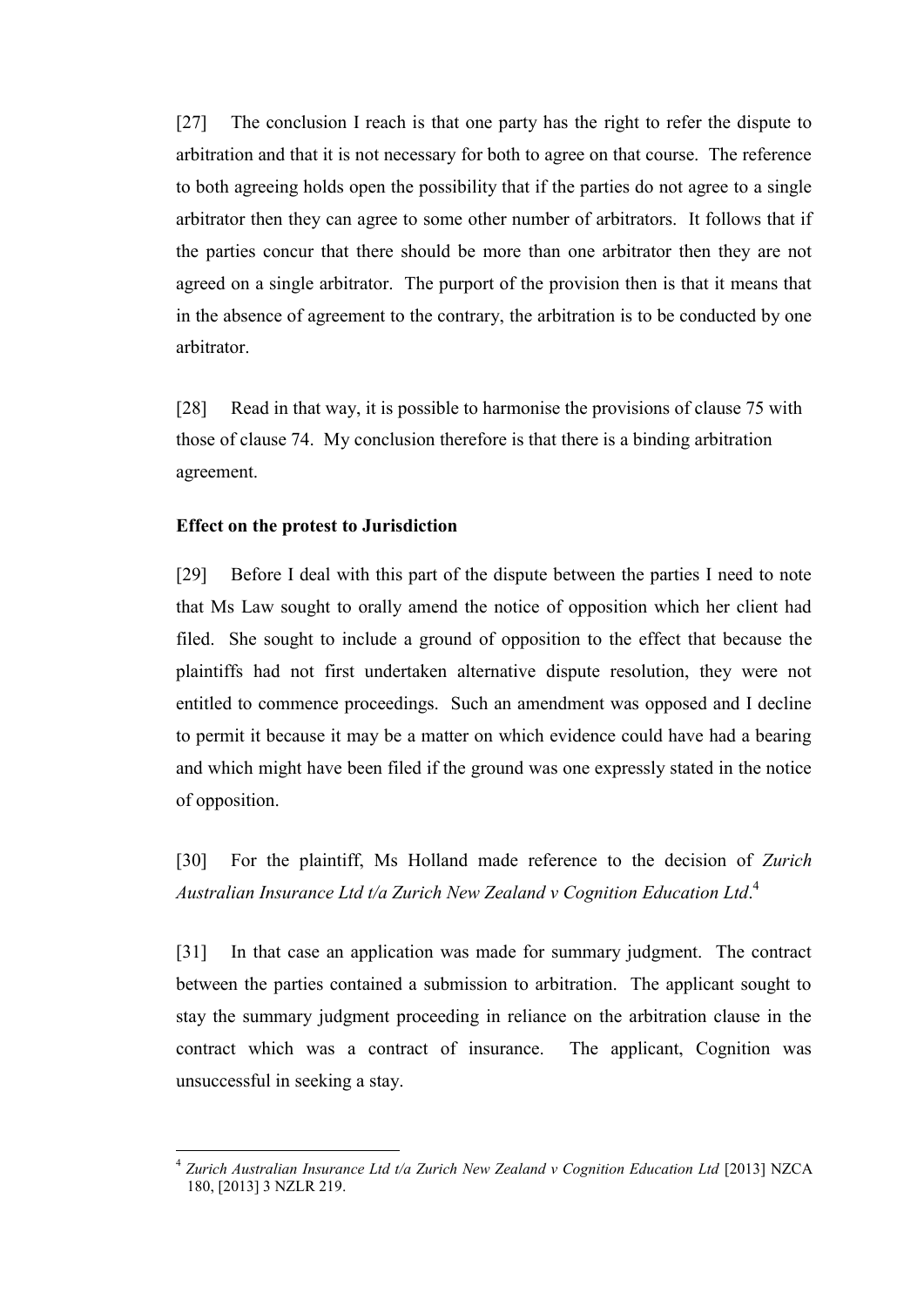[32] Article 8(1) of the First Schedule of the Arbitration Act 1996 provided that a stay of court proceedings on the grounds that the parties had agreed to submit the dispute to arbitration was mandatory unless the court found that the agreement was null and void, inoperative or incapable of being performed, or that there was not in fact any dispute between the parties. The last phrase had been added by amendment to the statute in 1996. The court came to the view that whether there was in fact a dispute raised the question of whether the party seeking arbitration had an arguable defence to the claim. If there was no arguable defence, then there was no dispute. The court affirmed that the same arguable defence test applied to applications for stays as for summary judgment and it therefore followed that there was no dispute if the defendant did not have an arguable basis for disputing the plaintiff's claim. Therefore if the court was able to conclude that there was no arguable defence, which was a requirement that had to be satisfied before summary judgment could be entered, then the court was empowered to refuse an application for a stay.

[33] However, the application to set aside the protest to jurisdiction which was filed in this case did not raise the question of whether there was an arguable defence. A fair reading of the application conveys that the ground upon which the plaintiff relied was that the building contract between the parties did not contain a binding submission to arbitration. That is the issue upon which I have found against the plaintiff.

[34] There are no other matters that need to be considered and accordingly my decision is that the application to set aside the protest to jurisdiction should be dismissed.

[35] The parties should confer on the question of costs and if they are unable to agree they are to file memoranda within 10 working days of the date of this judgment.

[36] They should similarly confer about progressing the matter from this point. Specifically, they should discuss the issue of discovery, if they have not already done so, whether it is expected that any additional parties will be joined, finalisation of pleadings, close of pleadings date and other matters. In the meantime, the